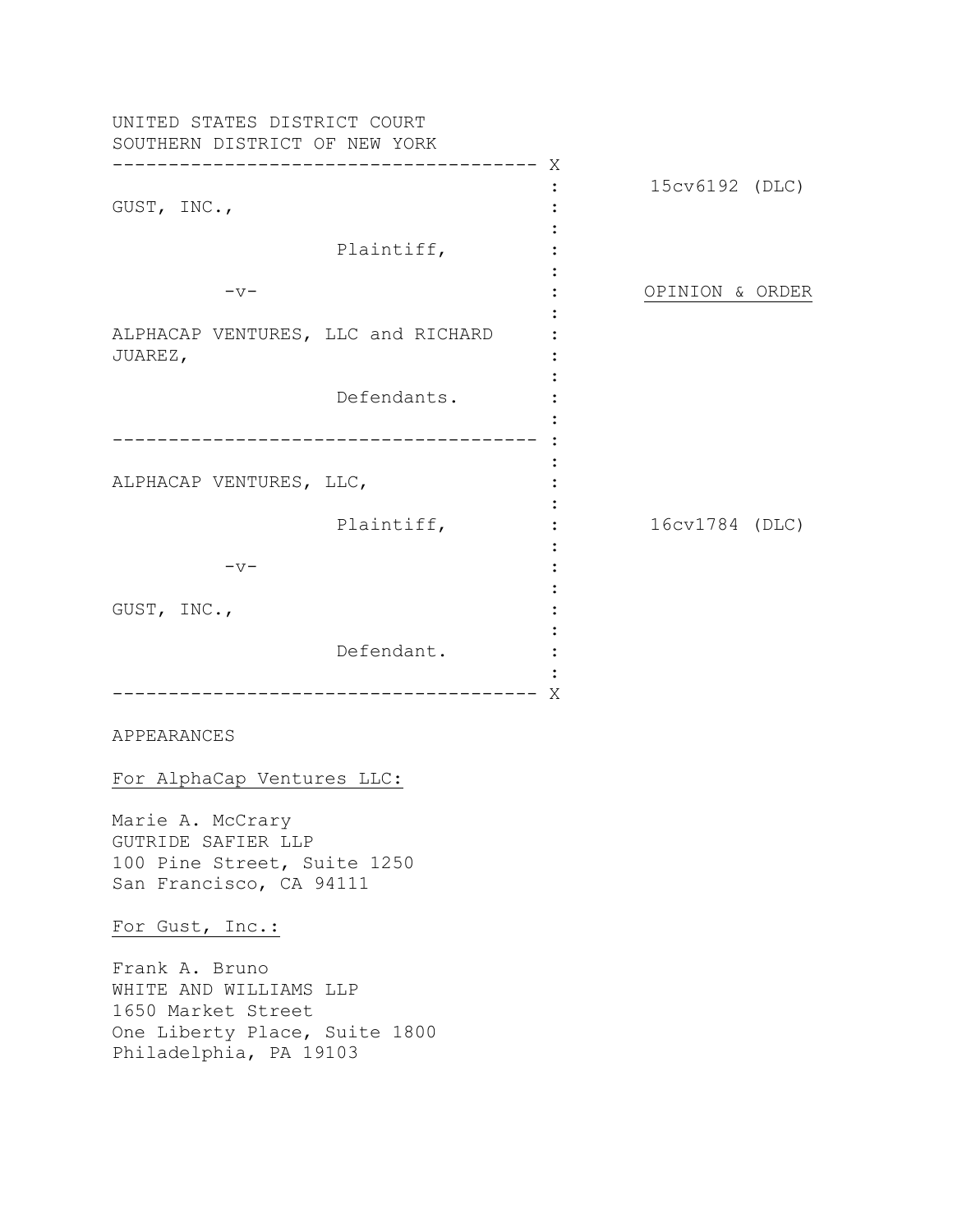DENISE COTE, District Judge:

 A non-practicing entity ("NPE") AlphaCap Ventures LLC ("AlphaCap") has brought patent infringement claims against ten companies participating in the internet crowdfunding market. One of these defendants, Gust, Inc. ("Gust"), refused to settle with AlphaCap and has counter-claimed, and separately sued, with attacks on the validity of the AlphaCap patents and with charges of abuse of process, monopolization, and patent misuse. This Opinion addresses both the impact of AlphaCap's issuance of a covenant not to sue Gust, and AlphaCap's motion to dismiss all of Gust's claims. As described below, all claims in this action are dismissed. Gust, however, may amend its antitrust claim and proceed with a motion for an award of attorney's fees.

#### **BACKGROUND**

The following facts are drawn from the pleadings and the documents attached thereto. The facts are construed in favor of Gust. See Keiler v. Harlequin Enters. Ltd., 751 F.3d 64, 68 (2d Cir. 2014).

AlphaCap is a California limited liability company in the business of licensing intellectual property assets, including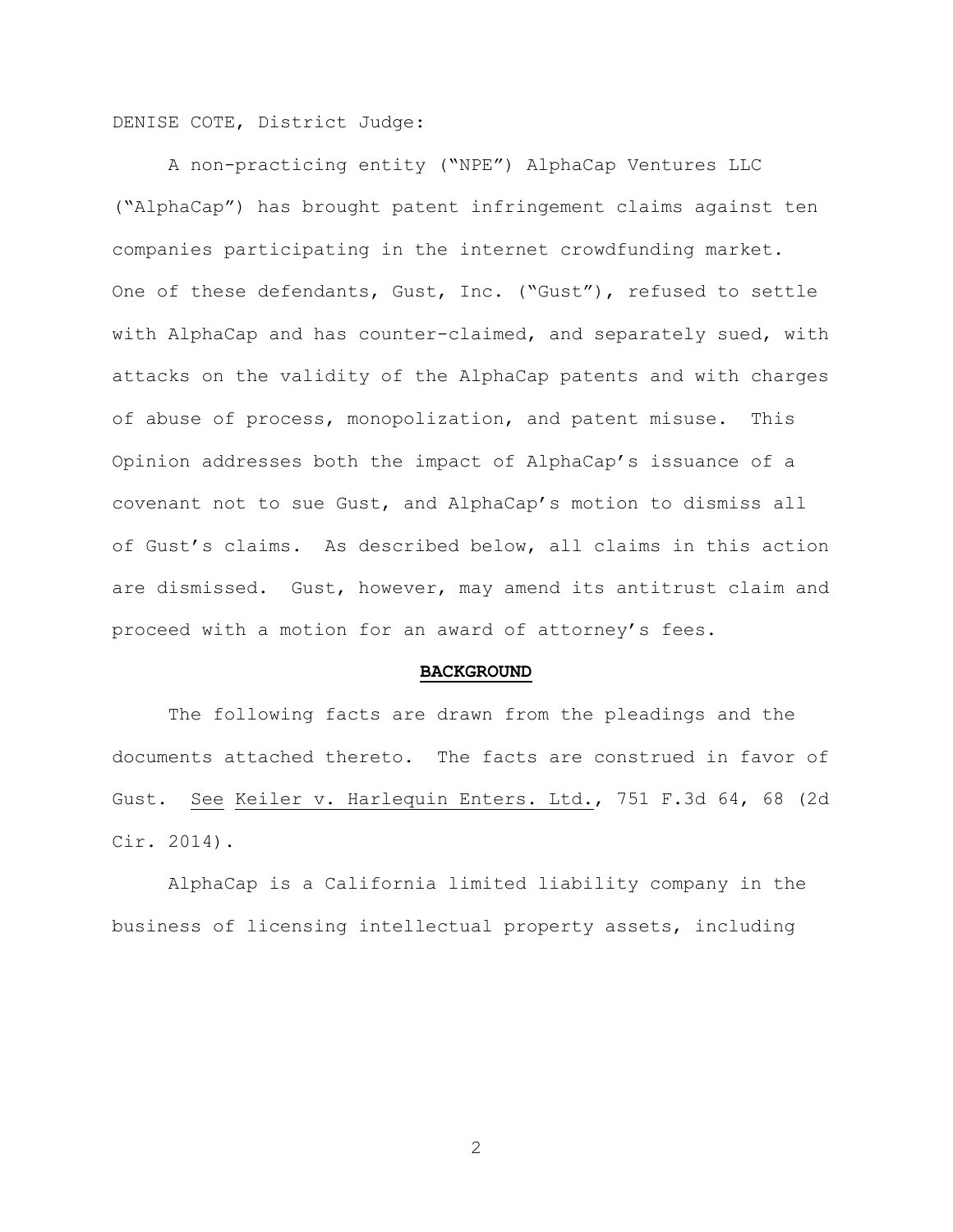patents it does not practice.<sup>1</sup> It owns three method patents<sup>2</sup> (the "AlphaCap Patents") that claim computer-implemented methods of managing information related to "financing" and "equity and debt financing," and that provide related "data collection templates."<sup>3</sup> These patents purport to cover computer programs that allow investors to search for startup companies that are seeking investors.Because multiple investors may invest in a single startup using these programs, such programs have come to be known as "crowdfunding."

On June 19, 2014, the Supreme Court issued Alice Corporation Pty. Ltd. v. CLS Bank International, 134 S. Ct. 2347 (2014). Alice held that three patents were too abstract to be patentable. The patents claimed (1) a "method for exchanging [financial] obligations," (2) "a computer system configured to carry out the method for exchanging obligations," and (3) "a computer-readable medium containing program code for performing

 $\overline{a}$ 

<sup>&</sup>lt;sup>1</sup> Richard Juarez is AlphaCap's principal as its de facto sole director and officer.

 $2$  A method patent covers a "process, art or method, and [may] include[] a new use of a known process, machine, manufacture, composition of matter, or material." 35 U.S.C. § 100. Method patents may cover "an act, or a series of acts, performed upon the subject-matter to be transformed and reduced to a different state or thing." Bilski v. Kappos, 561 U.S. 593, 604 (2010) (citation omitted).

 $3$  The AlphaCap Patents are U.S. Patent Nos. 7,848,976, 7,908,208, and 8,433,630.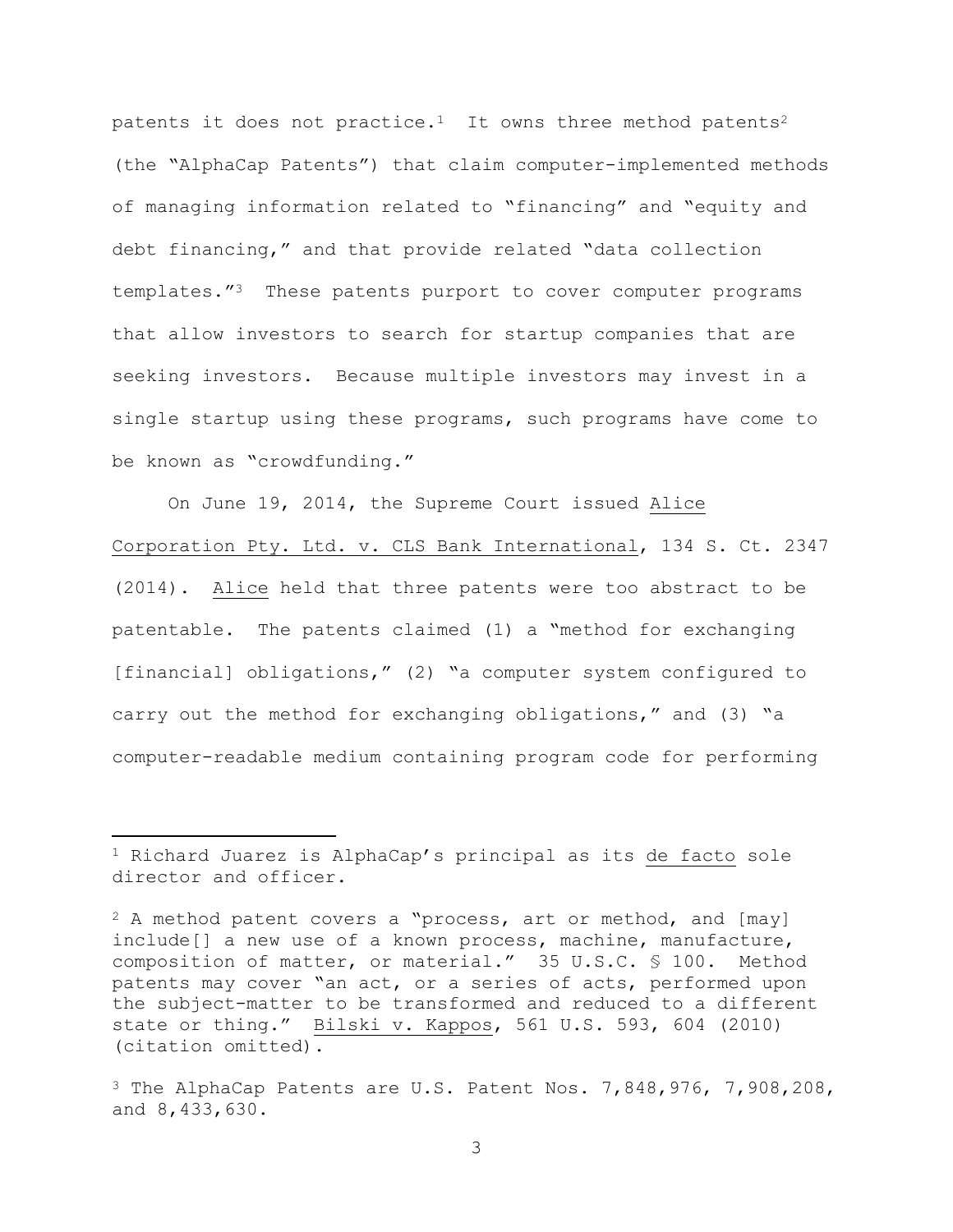the method of exchanging obligations." Id. at 2353. In invalidating these patents, the Court elaborated on the long held rule that "[l]aws of nature, natural phenomena, and abstract ideas are not patentable." Id. at 2354 (citation omitted). Accordingly, "the mere recitation of a generic computer cannot transform a patent-ineligible abstract idea into a patent-eligible invention. Stating an abstract idea while adding the words 'apply it' is not enough for patent eligibility." Id. at 2358 (citation omitted).

On January 23, 2015, despite knowledge that the decision in Alice rendered its patents invalid, AlphaCap initiated an action in Texas (the "Texas Action") against Gust, alleging three counts of patent infringement. This was one of ten essentially identical actions that AlphaCap filed on the same day in the Eastern District of Texas against every major entity that provides internet crowdfunding services.

On March 26, Gust answered with six counterclaims seeking a declaratory judgment of non-infringement and invalidity for each of the three AlphaCap Patents. AlphaCap settled each action it filed in the Eastern District of Texas, except for the Texas Action against Gust.

On June 29, 2015, the Hon. Katherine Failla issued her decision in Kickstarter, Inc. v. Fan Funded, LLC, 11cv6909 (KPF), 2015 WL 3947178 (S.D.N.Y. June 29, 2015), finding that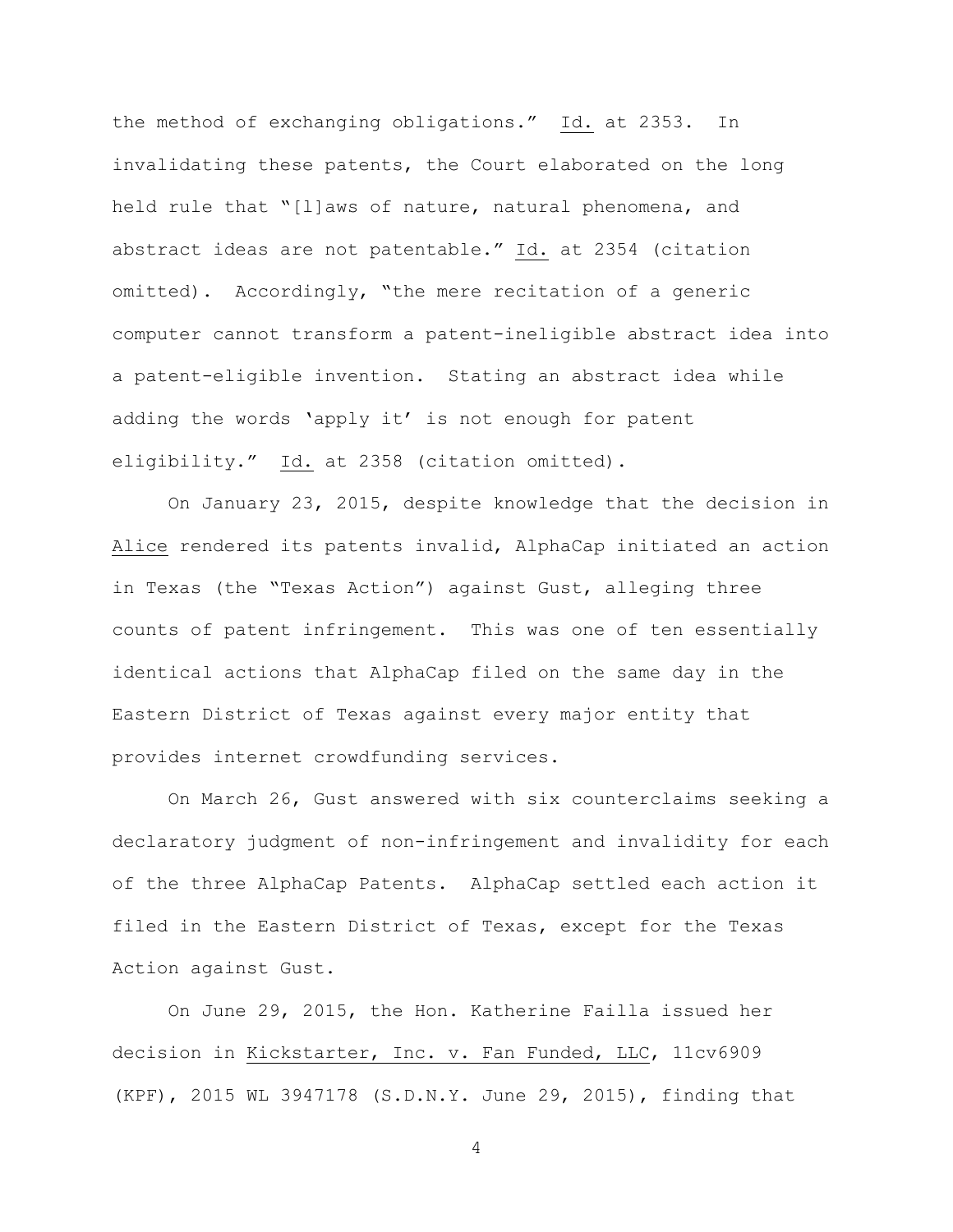the cloaking of the otherwise abstract idea of fan-funding in "the guise of a computer-implemented claim" does not make the idea patent-eligible. Id. at \*13 (citation omitted). Gust claims that AlphaCap abused the judicial process not only by knowingly instituting a frivolous lawsuit after the Court's decision in Alice, but also by continuing with its Texas Action notwithstanding the Kickstarter decision.

On August 6, 2015, Gust filed an action in the Southern District of New York (the "New York Action") against AlphaCap. It amended its complaint on November 27 to add Juarez as a defendant. Gust alleges that AlphaCap has litigated in bad faith and that the AlphaCap Patents are invalid. On November 6, AlphaCap moved pursuant to Fed. R. Civ. P. 12(b)(6) to dismiss all claims against it in the New York Action.<sup>4</sup> On November 27, Gust filed an Amended Complaint. AlphaCap chose not to file a new motion to dismiss. Rather, the parties were allowed to file sur-replies in response to the Amended Complaint. The motion became fully submitted on February 23, 2016.<sup>5</sup>

On March 2, the Texas Action was transferred to this District. The Hon. Ronnie Abrams, who was then presiding over

 $\overline{a}$ 

<sup>4</sup> AlphaCap also filed a motion for sanctions pursuant to Fed. R. Civ. P. 11 with this motion to dismiss. This Opinion does not address the Rule 11 motion.

<sup>5</sup> Juarez joined this motion on February 23.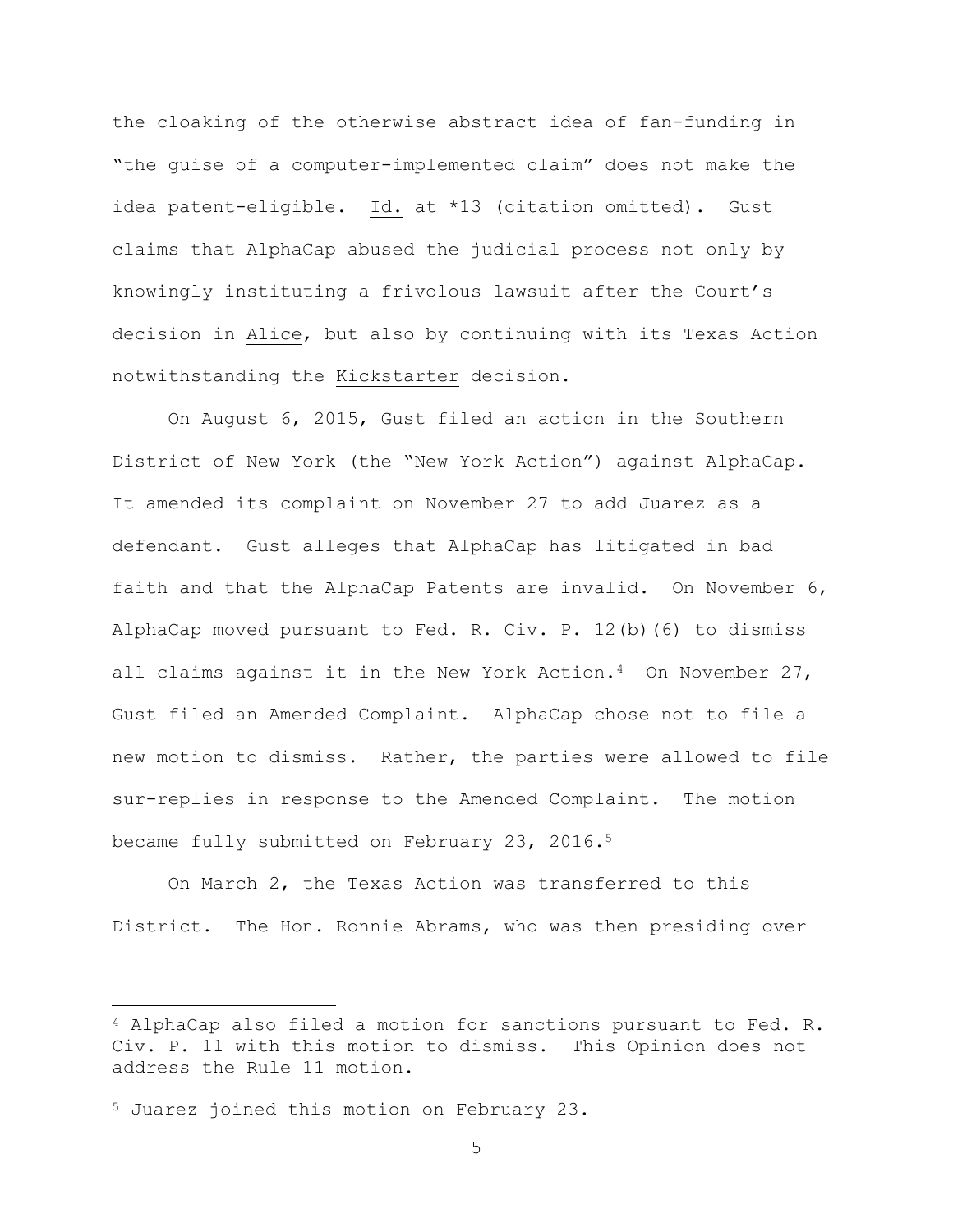the New York Action, consolidated the two cases on April 28. Both actions were transferred to this Court on May 13, 2016. The Court held a conference with the parties on June 10.

 Gust asserts six claims in its Amended Complaint. The first six counts, duplicative of Gust's six counterclaims in the Texas Action, seek declaratory judgments of non-infringement and invalidity for the three AlphaCap Patents. Count Seven and Eight are abuse of process and patent misuse claims against AlphaCap and Juarez. Lastly, Count Nine is an antitrust monopolization claim brought under Section 2 of the Sherman Act, 15 U.S.C. § 2.

On May 18, AlphaCap provided Gust with a covenant not to sue it for infringement of the AlphaCap Patents (the "Covenant"). The Covenant states in relevant part that

AlphaCap unconditionally and irrevocably covenants not to assert patent infringement . . . against Gust and its direct or indirect subsidiaries under any claim of the Patents-in-Suit, based upon Gust's previous, current, or future making, using, manufacturing, development, marketing, licensing, distributing, importing, offering for sale, or selling of any of its product(s) or service(s), including the Gust online startup funding platform product and service . . . as they exist today, have existed in the past, or will exist in the future. AlphaCap further covenants not to sue Gust's suppliers, distributors, customers, partners, or their successors and assigns, under any claim of the Patents-in-Suit based upon their previous, current, or future making, using, manufacturing, development, marketing, licensing, distributing, importing, offering for sale, or selling any of Gust's product(s) or service(s) . . . .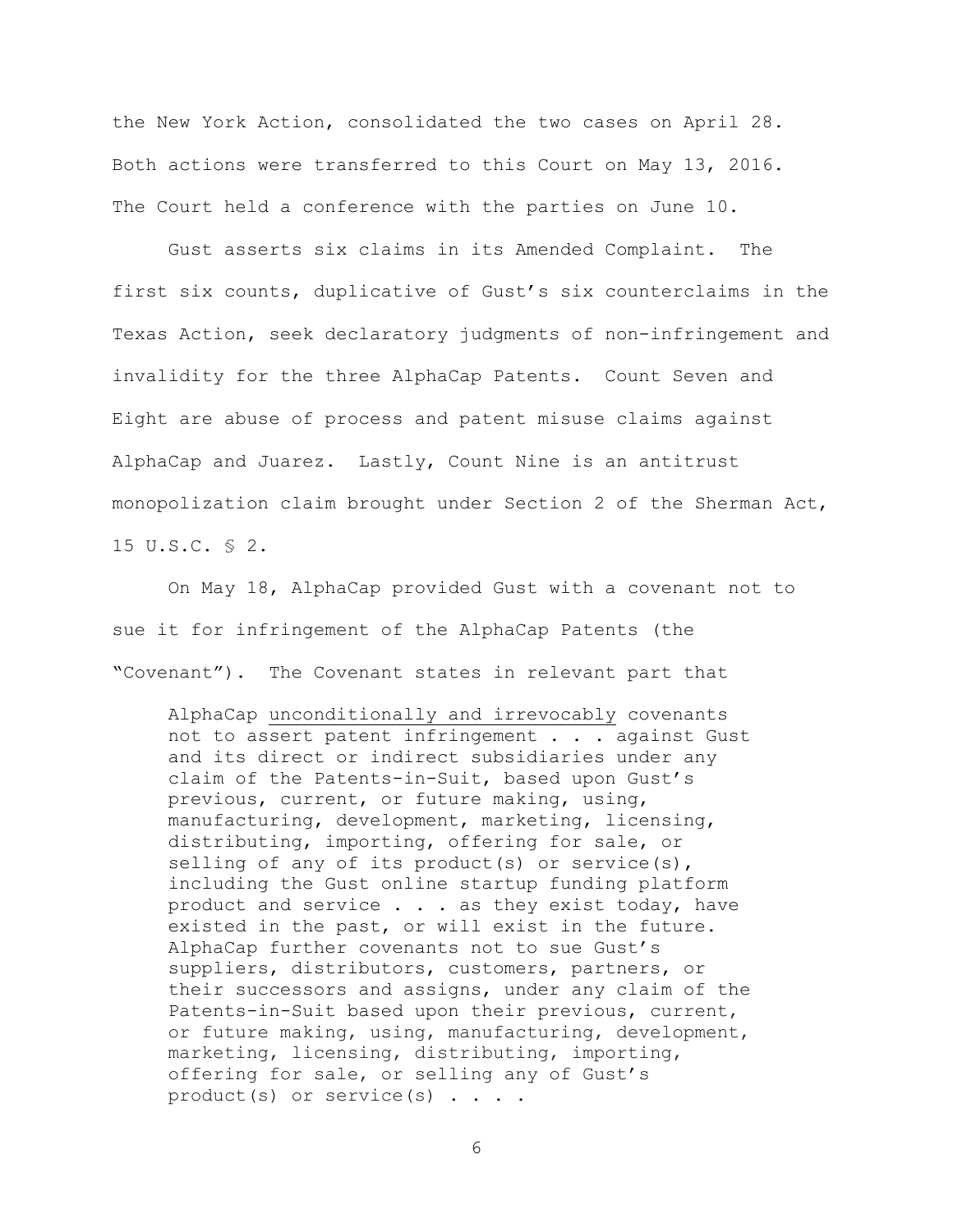(Emphasis added.)Relying on the Covenant**,** on May 25, AlphaCap filed a second motion to dismiss, which became fully submitted on June 20. AlphaCap seeks to voluntarily dismiss its own patent infringement claims in the Texas Action pursuant to Fed. R. Civ. P. 41(a)(2), as well as Gust's invalidity and noninfringement claims in both actions for lack of subject matter jurisdiction pursuant to Fed. R. Civ. P. 12(b)(1).

 There are, therefore, two motions to dismiss pending. There is AlphaCap's motion to voluntarily dismiss each of its own claims, and to dismiss as moot each of Gust's claims of noninfringement and invalidity. AlphaCap also seeks to dismiss Gust's remaining claims for its failure to plead a cause of action. The parties agree that Gust's application of an award of attorney's fees pursuant to 35 U.S.C § 285 and 28 U.S.C. § 1972 will survive.

#### **DISCUSSION**

#### **I. The Impact of AlphaCap's Covenant Not to Sue**

AlphaCap moves to dismiss Gust's claims seeking a declaration that the AlphaCap Patents are invalid and not infringed by Gust, pursuant to Fed. R. Civ. P. 12(b)(1). The parties agree that the Covenant renders them moot. See Already, LLC v. Nike, Inc., 133 S. Ct. 721, 726-29 (2013); Dow Jones & Co., Inc. v. Ablaise Ltd., 606 F.3d 1338, 1345 (Fed. Cir. 2010);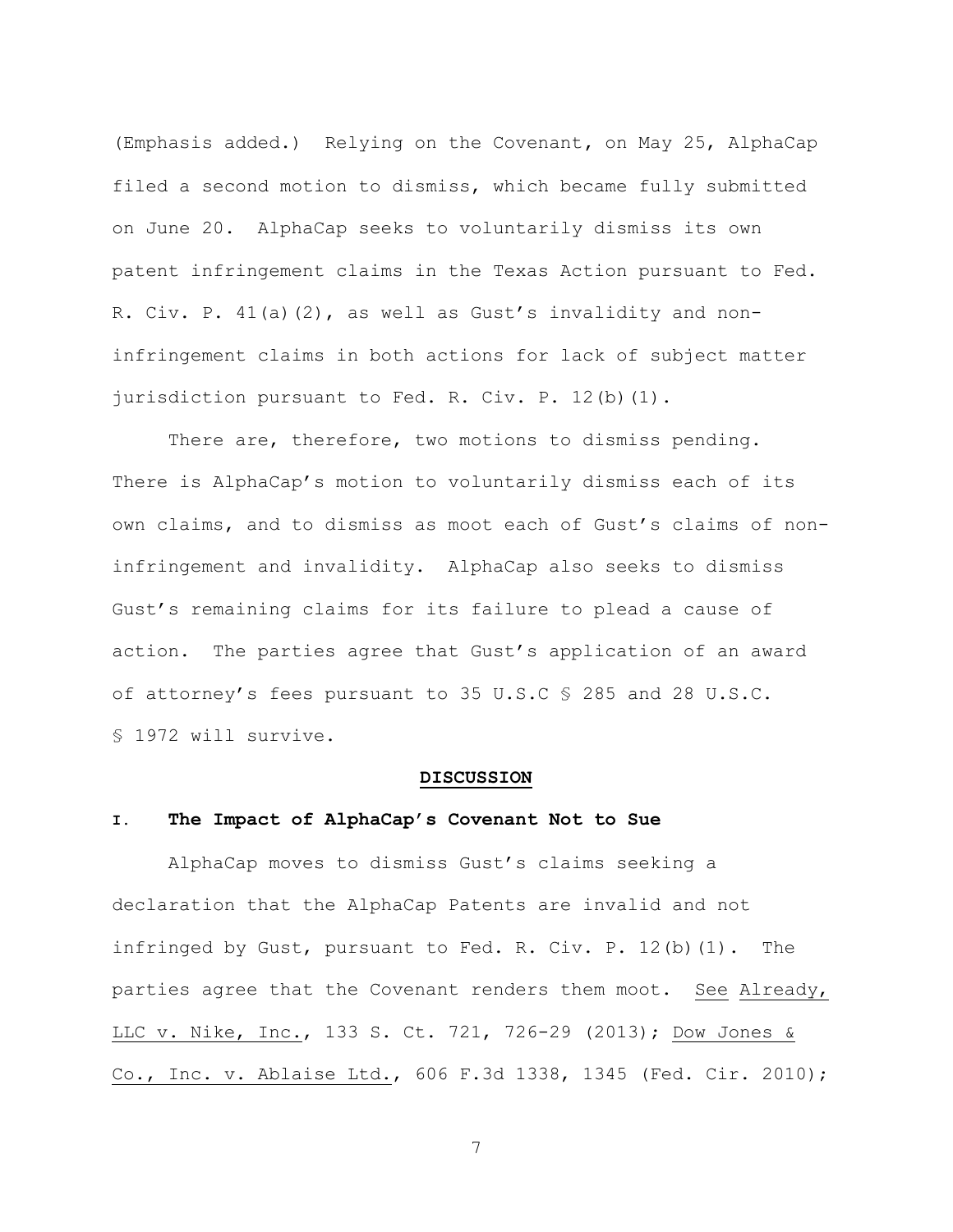see also Nike, Inc. v. Already, LLC, 663 F.3d 89, 94-95 (2d Cir. 2011).

AlphaCap's requests that its patent infringement claims and Gust's declaratory judgment claims be dismissed as moot is granted. AlphaCap's Covenant not to sue Gust is binding and applies broadly to all present and future litigation arising from the AlphaCap Patents. The plain language of the Covenant ensures that AlphaCap will never again pursue any action to enforce the AlphaCap Patents against Gust, and Gust does not suggest otherwise.

While the Covenant renders the claims and counterclaims addressed directly to the infringement of the AlphaCap Patents and the validity of the patents moot, it does not have that effect on Gust's requests for attorney's fees and costs under 35 U.S.C. § 285 and 28 U.S.C. § 1927. See Highway Equip. Co. v. FECO, Ltd., 469 F.3d 1027, 1032-33 (Fed. Cir. 2006) (Section 285); Tedeschi v. Barney, 757 F.2d 465, 466 (2d Cir. 1985) (per curium) (Section 1927). To assist the parties in their briefing of that motion, the prevailing standards for an award of attorney's fees are briefly described here.

Section 285 of the Patent Act provides that "[t]he court in exceptional cases may award reasonable attorney fees to the prevailing party." 35 U.S.C. § 285 (emphasis added). An "exceptional" case is "one that stands out from others with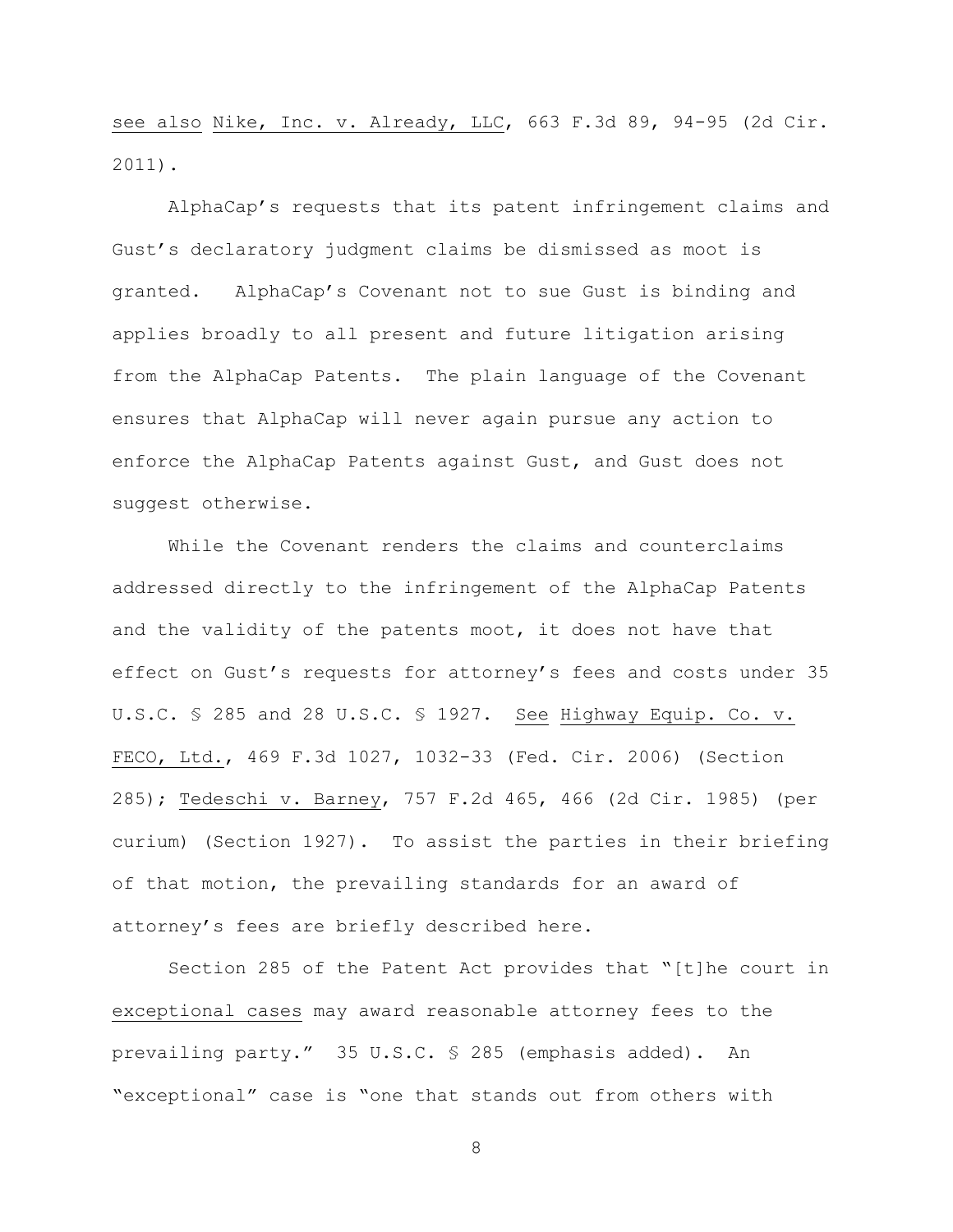respect to the substantive strength of a party's litigating position (considering both the governing law and the facts of the case) or the unreasonable manner in which the case was litigated." Lumen View Tech. LLC v. Findthebest.com, Inc., 811 F.3d 479, 482 (Fed. Cir. 2016) (citation omitted). "District courts may determine whether a case is 'exceptional' in the case-by-case exercise of their discretion, considering the totality of the circumstances." Id. (citation omitted). District courts may also consider a "nonexclusive" list of factors to determine whether a case is exceptional, including "frivolousness, motivation, objective unreasonableness (both in the factual and legal components of the case) and the need in particular circumstances to advance considerations of compensation and deterrence." Octane Fitness, LLC v. ICON Health & Fitness, Inc., 134 S. Ct. 1749, 1756 n.6 (2014).

Under 28 U.S.C.  $\frac{1927}{1927}$ , "[a]ny attorney . . . who so multiplies the proceedings in any case unreasonably and vexatiously may be required by the court to satisfy personally the excess costs, expenses, and attorneys' fees reasonably incurred because of such conduct." An award of attorney's fees under § 1927 is only appropriate "when there is a finding of conduct constituting or akin to bad faith." Zurich Am. Ins. Co. v. Team Tankers A.S., 811 F.3d 584, 591 (2d Cir. 2016) (citation omitted). To constitute bad faith, "[t]he attorney's actions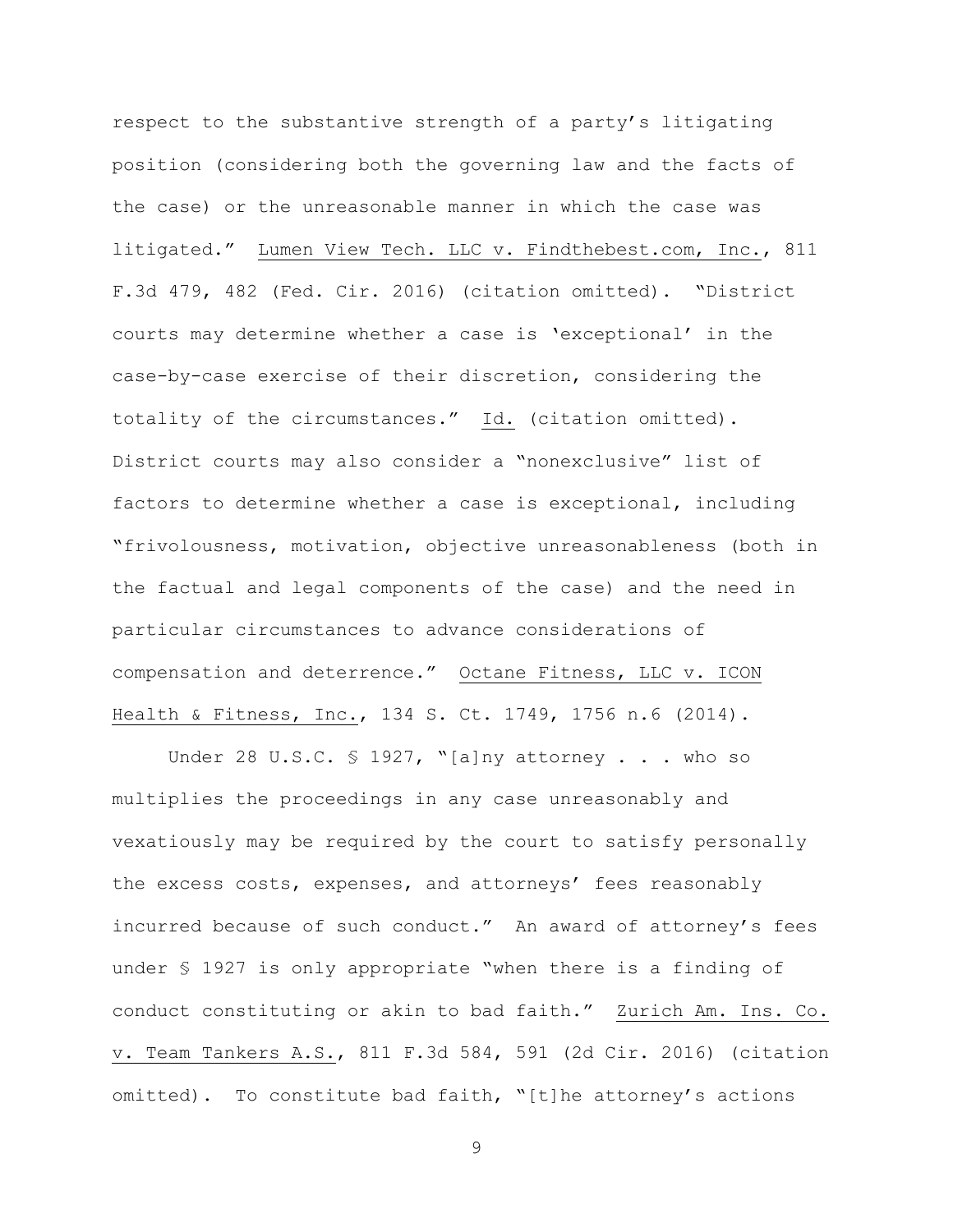must be so completely without merit as to require the conclusion that they must have been undertaken for some improper purpose such as delay." Id. (citation omitted).

## **II. November 6, 2015 Motion**

With the dismissal of the patent infringement and declaratory judgment claims in the two Actions, three causes of action remain in the New York Action: Gust's claims against AlphaCap for abuse of process, patent misuse, and attempted monopolization under the Sherman Act. AlphaCap has moved to dismiss each claim for failure to plead a cause of action.

When deciding a motion to dismiss under Rule  $12(b)(6)$ , a court must accept all allegations in the complaint as true and draw all inferences in the non-moving party's favor. Loginovskaya v. Batratchenko, 764 F.3d 266, 269-70 (2d Cir. 2014). "To survive a motion to dismiss under Rule 12(b)(6), a complaint must allege sufficient facts which, taken as true, state a plausible claim for relief." Keiler v. Harlequin Enters. Ltd., 751 F.3d 64, 68 (2d Cir. 2014); Ashcroft v. Iqbal, 556 U.S. 662, 678 (2009) ("[A] complaint must contain sufficient factual matter, accepted as true, to state a claim to relief that is plausible on its face." (citation omitted)). A claim has facial plausibility when "the factual content" of the complaint "allows the court to draw the reasonable inference that the defendant is liable for the misconduct alleged."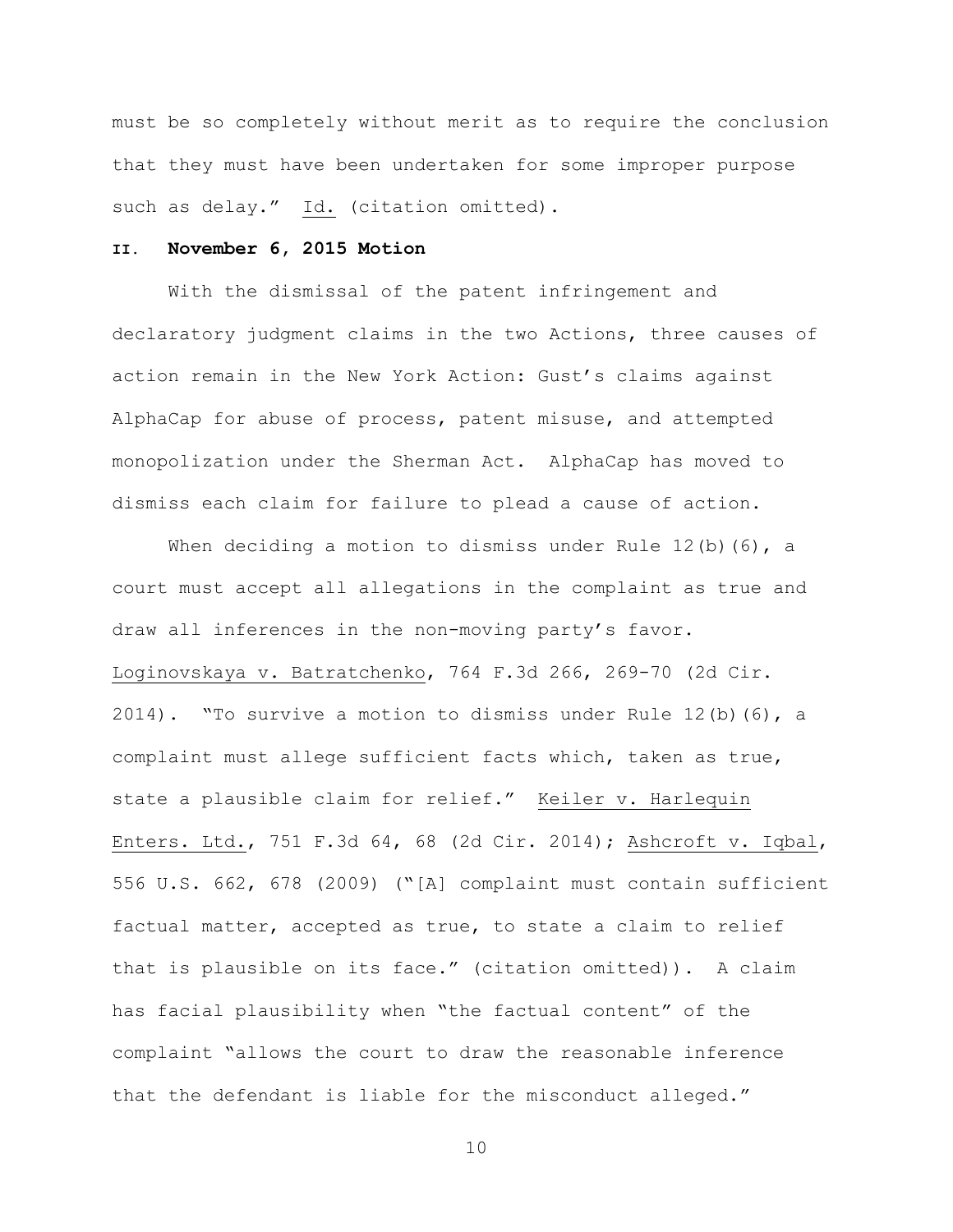Tongue v. Sanofi, 816 F.3d 199, 209 (2d Cir. 2016) (citation omitted).

## **A. Sherman Act**

Section 2 of the Sherman Act penalizes "[e]very person who shall monopolize, or attempt to monopolize, or combine or conspire . . . to monopolize . . . trade or commerce." 15 U.S.C. § 2. To state a claim for monopolization under Section 2, a plaintiff must allege (1) the defendant's "possession of monopoly power in the relevant market," and (2) the defendant's "willful acquisition or maintenance of that power as distinguished from growth or development as a consequence of a superior product, business acumen, or historic accident." In re Adderall XR Antitrust Litig., 754 F.3d 128, 133 (2d Cir. 2014) (citation omitted). "To safeguard the incentive to innovate, the possession of monopoly power will not be found unlawful unless it is accompanied by an element of anticompetitive conduct." New York ex rel. Schneiderman v. Actavis PLC, 787 F.3d 638, 651 (2d Cir. 2015) (citation omitted). "[A]nticompetitive conduct is conduct without a legitimate

business purpose that makes sense only because it eliminates competition." In re Adderall XR Antitrust Litig., 754 F.3d at 133 (citation omitted).

A core element of a monopolization claim is market power, which is defined as "the ability to raise price by restricting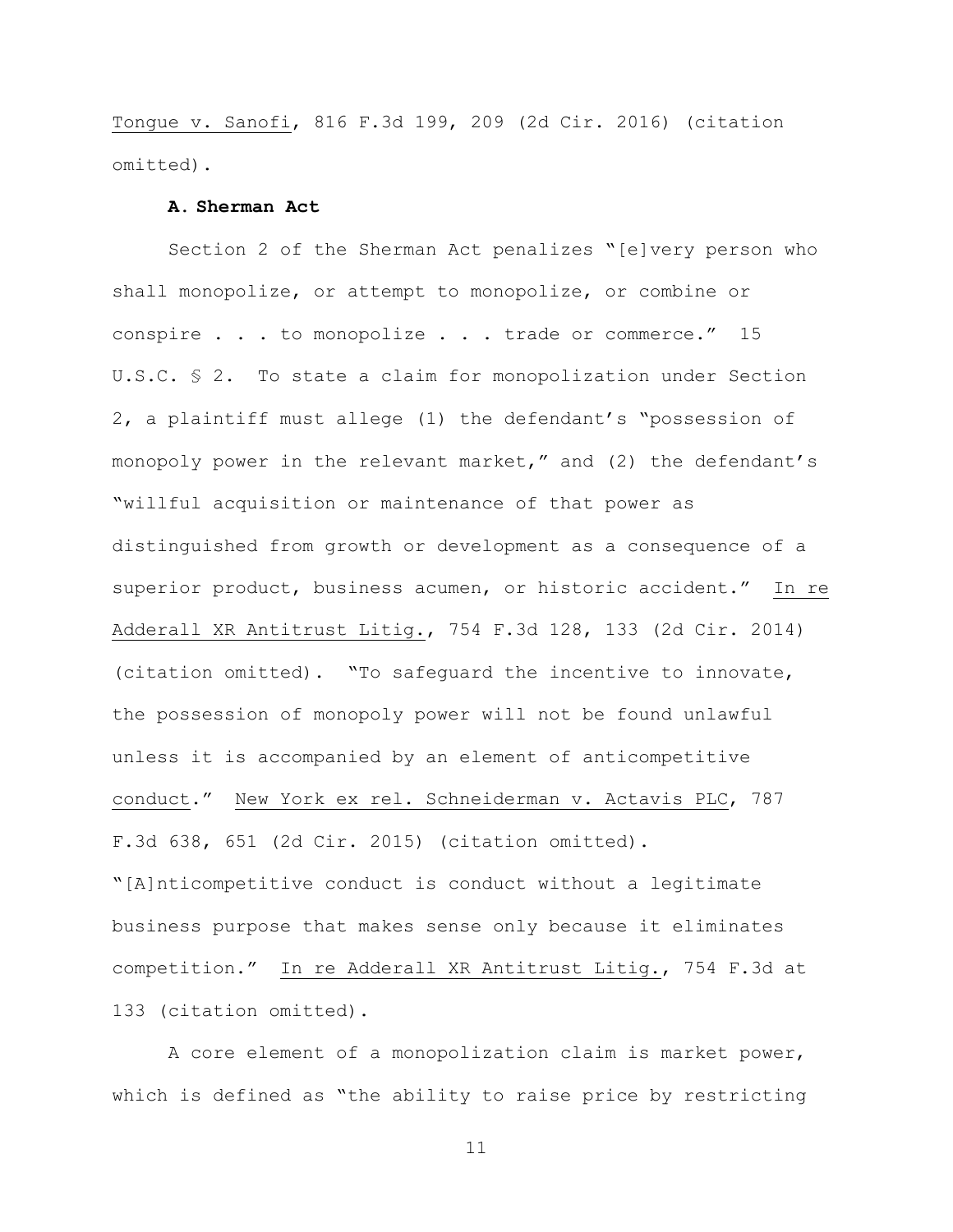output." Pepsico, Inc. v. Coca-Cola Co., 315 F.3d 101, 107 (2d Cir. 2002) (citation omitted). To prove a monopolization claim, plaintiffs may demonstrate market power either through direct evidence that the defendant can control prices or exclude competition, or through the inference that flows from the defendant's "large percentage share" of the relevant market. Tops Markets, Inc. v. Quality Markets, Inc., 142 F.3d 90, 98 (2d Cir. 1998).

As discussed in Illinois Tool Works Inc. v. Indep. Ink, Inc., 547 U.S. 28, 42, 43 n.4 (2006), the "mere existence of a patent" does not by itself constitute the requisite market power to support an antitrust claim or even create a presumption of market power, much less confer a monopoly in violation of antitrust law. See also Actavis PLC, 787 F.3d at 660. To pursue an antitrust claim against a patent-holder based on its initiation of litigation, the plaintiff must allege that the patent-holder's claims constituted "sham litigation" in the sense that it pursued claims that were "so baseless that no reasonable litigant could realistically expect to secure favorable relief." Prof'l Real Estate Investors, Inc. v. Columbia Pictures Indus., Inc., 508 U.S. 49, 62 (1993). A party holding intellectual property rights may seek to enforce its rights even in circumstances where it is not clear that a defendant's conduct is actually infringing "as long as a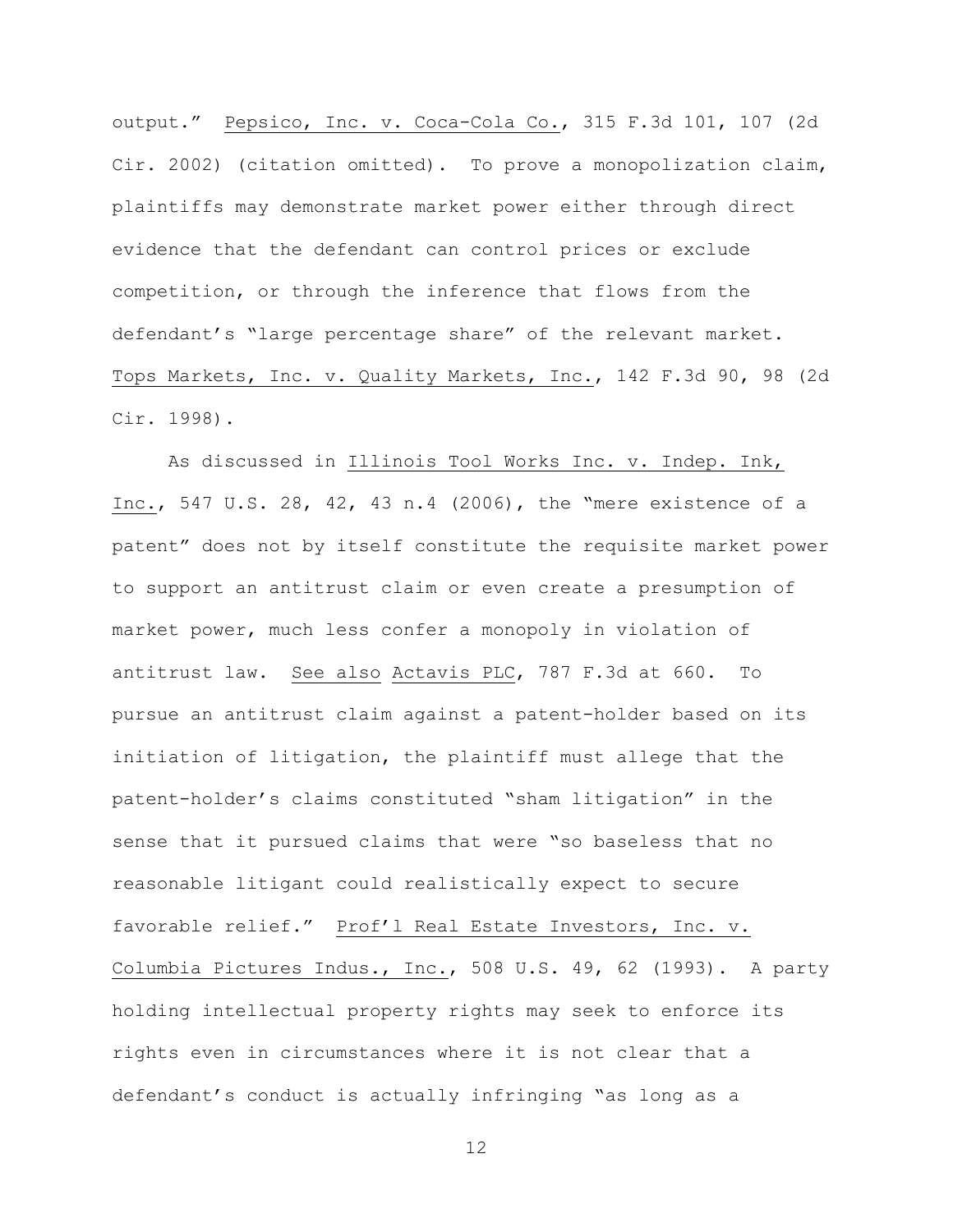similarly situated reasonable litigant could have perceived some likelihood of success." Id. at 65.

Gust's complaint gives a limited explanation of its antitrust claim. It defines the relevant market as "the market for crowdfunding effectuated through the use of a computer that the [AlphaCap] Patents purport to cover." It defines the geographic market as the entire United States. It explains AlphaCap's market power as the power to extract licensing revenue through the assertion of intellectual property rights arising from its patents. Gust contends that this power is enhanced because SEC regulations will soon authorize equity crowdfunding "on a massive scale."

AlphaCap argues that Gust's antitrust claim fails because (1) Gust does not allege a plausible relevant market; and (2) Gust fails to allege that AlphaCap has market power. Additionally, AlphaCap argues that Gust lacks antitrust standing. It is unnecessary to discuss each of these objections, as Gust has failed to sufficiently allege AlphaCap's market power. Gust will be granted leave to amend. Should it choose to do so, it must seek to cure each of the deficiencies asserted by AlphaCap.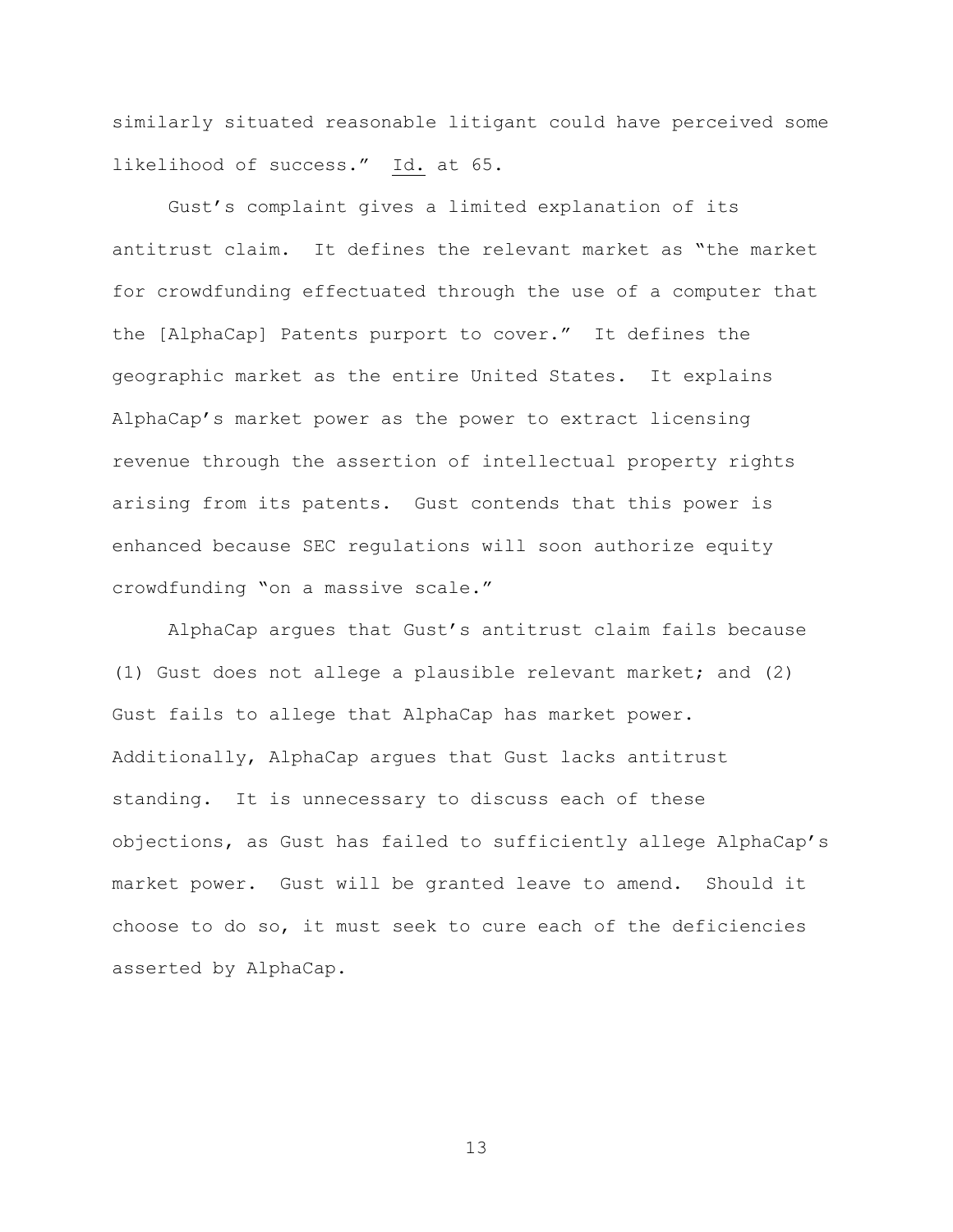#### **B. Patent Misuse**

 $\overline{a}$ 

Gust asserts a claim of patent misuse against AlphaCap.<sup>6</sup> The patent misuse doctrine seeks "to prevent a patentee from using the patent to obtain market benefit beyond that which inheres in the statutory patent right." Princo Corp. v. Int'l Trade Comm'n, 616 F.3d 1318, 1328 (Fed. Cir. 2010) (citation omitted). The key inquiry under the patent misuse doctrine, is "whether, by imposing the condition in question, the patentee has impermissibly broadened the physical and temporal scope of the patent grant and has done so in a manner that has anticompetitive effects." Id. (citation omitted). "What patent misuse is about, in short, is patent leverage, i.e., the use of the patent power to impose overbroad conditions on the use of the patent in suit that are not within the reach of the monopoly granted by the Government." Id. at 1331 (citation omitted).

The scope of the doctrine is narrow. Id. at 1329. A patentee "begins with substantial rights under the patent grant -- including the right to suppress the invention while continuing to prevent all others from using it, to license

<sup>6</sup> Patent misuse is ordinarily asserted as an affirmative defense against a claim of infringement. There is some authority that suggests that the doctrine may support a claim for declaratory relief or be asserted through a counterclaim. See, e.g., Glitsch Inc. v. Koch Eng'g Co. Inc.*,* 216 F.3d 1382, 1386 (Fed. Cir. 2000); see also In Critical–Vac Filtration Corp. v. Minuteman Int'l, Inc.*,* 233 F.3d 697, 703-04 (2d Cir. 2000).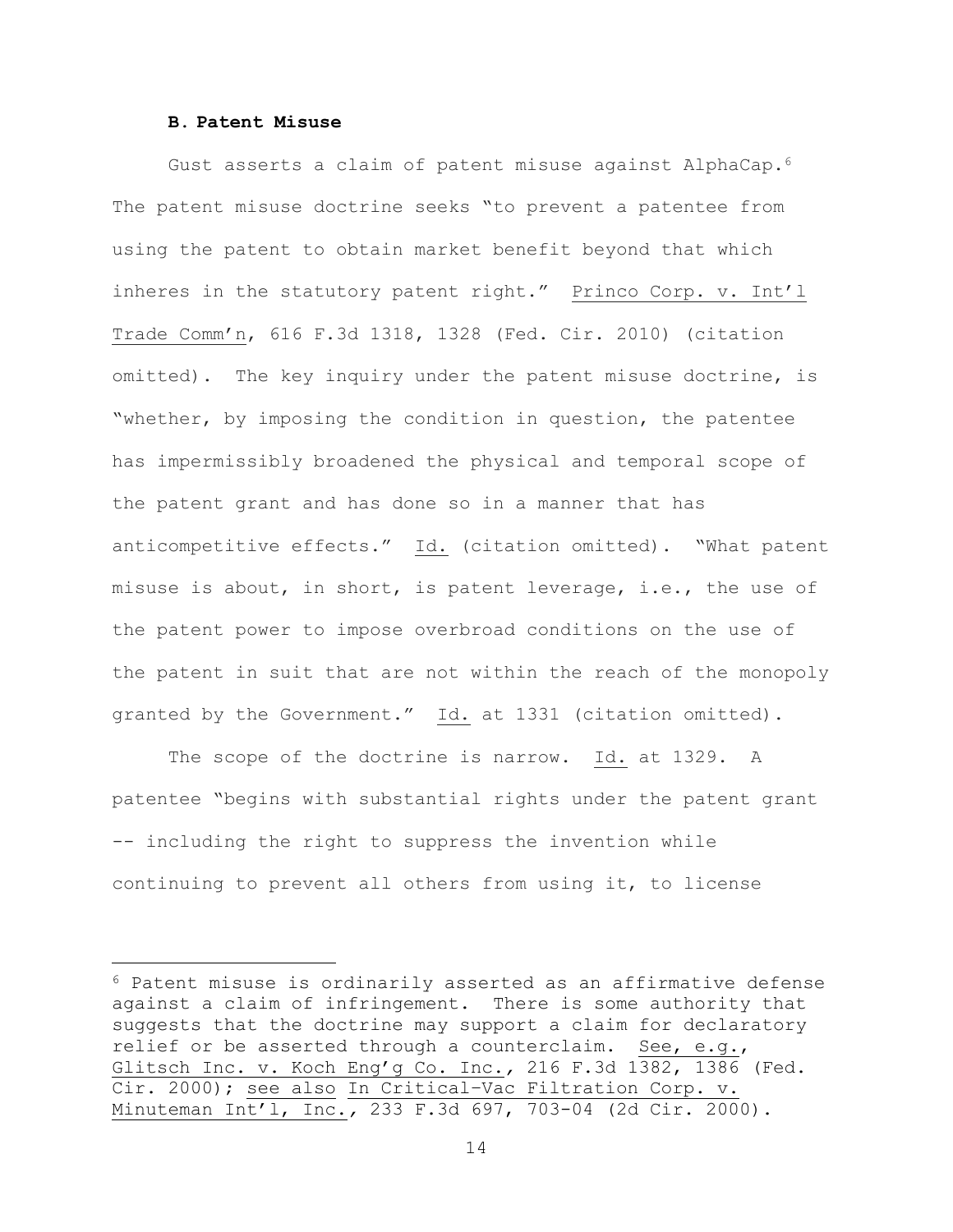others, or to refuse to license, to charge such royalty as the leverage of the patent monopoly permits, and to limit the scope of the license to a particular field of use." Id. at 1328-29. As such, the doctrine of patent misuse "has largely been confined to a handful of specific practices by which the patentee seemed to be trying to extend his patent grant beyond its statutory limits." Id. at 1329 (citation omitted).

Gust alleges that AlphaCap has engaged in patent misuse because it has asserted objectively baseless claims of patent infringement in its Texas lawsuits. This claims fails to state any benefit that AlphaCap has sought or gained beyond that which naturally accrues to its possession of patents. The motion to dismiss is granted.

## **C. Abuse of Process**

 $\overline{a}$ 

Finally, Gust asserts a claim of abuse of process against AlphaCap. Under New York law,<sup>7</sup> an abuse of process claim exists where a defendant "(1) employs regularly issued legal process to compel performance or forbearance of some act (2) with intent to do harm without excuse of justification, and (3) in order to obtain a collateral objective that is outside the legitimate ends of the process." Savino v. City of New York, 331 F.3d 63,

<sup>7</sup> The parties' briefs assume that New York law controls Gust's abuse of process claim, which is "sufficient to establish choice of law." Chau v. Lewis, 771 F.3d 118, 126 (2d Cir. 2014) (citation omitted).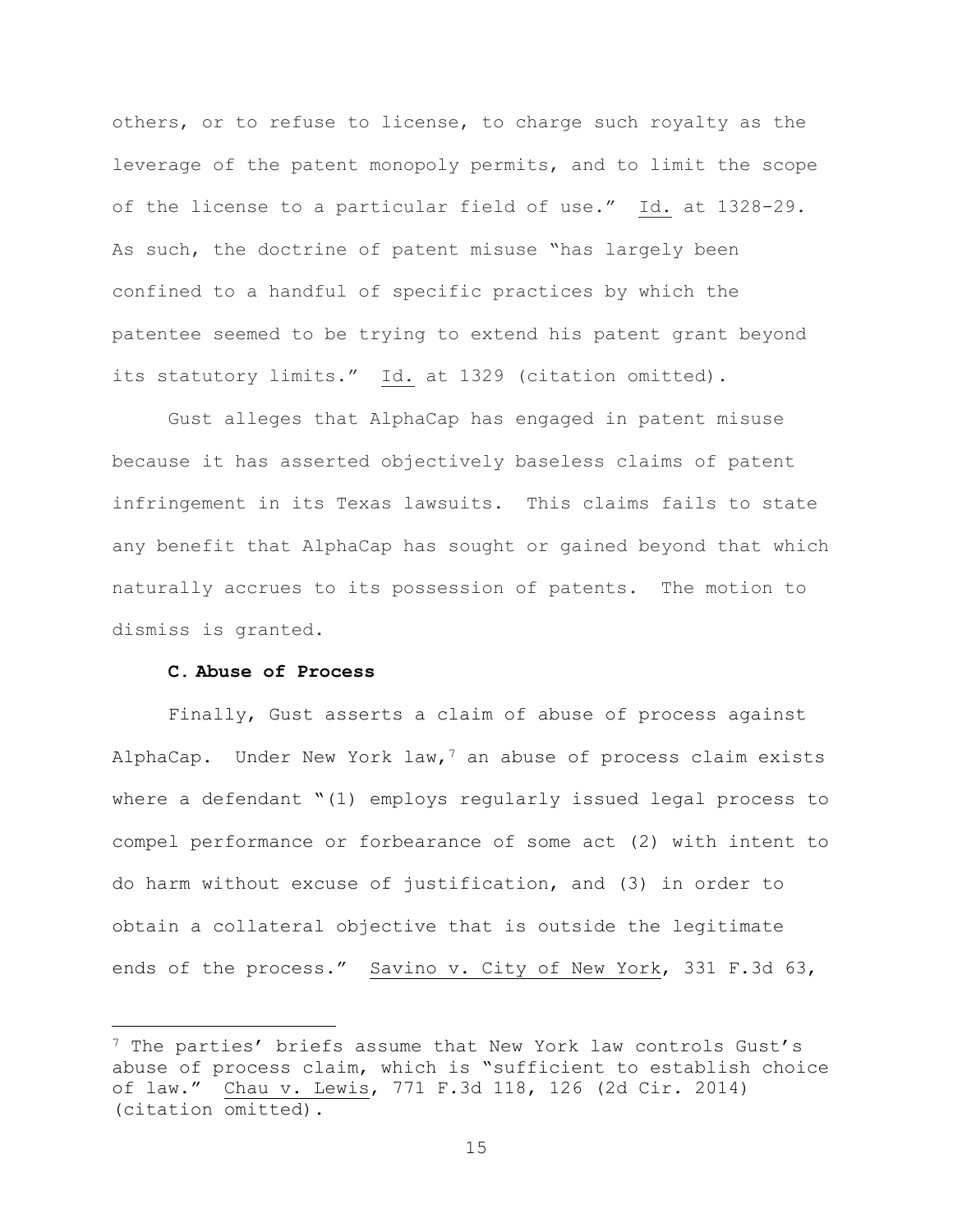76 (2d Cir. 2003) (citation omitted). "[T]he institution of a civil action by summons and complaint is not legally considered process capable of being abused." PSI Metals, Inc. v. Firemen's Ins. Co. of Newark, N.J., 839 F.2d 42, 43 (2d Cir. 1988) (citation omitted). Rather, "[t]he gist of abuse of process is the improper use of process after it is regularly issued." Cook v. Sheldon, 41 F.3d 73, 80 (2d Cir. 1994) (citation omitted). "[T]he basis of the tort lies in the use of the process to gain a collateral objective, the accomplishment of which the process in question was not intended to secure." Pagliarulo v. Pagliarulo, 293 N.Y.S.2d 13, 15 (2d Dep't 1968). A plaintiff bringing an abuse of process claim must allege actual or special damages. Bd. of Educ. v. Farmingdale Classroom Teachers Ass'n, 38 N.Y.2d 397, 405 (1975).

Gust's abuse of process claim is premised entirely on AlphaCap's filing of the patent infringement complaints in Texas. It asserts that AlphaCap used the lawsuits to obtain settlements, rather than as a sincere effort to obtain a determination on the merits of its infringement claims. This claim fails as a matter of law. Initiating a civil action, without more, is insufficient to sustain an abuse of process claim. PSI Metals, Inc., 839 F.2d at 43. Nor does Gust have standing to assert a claim based on harm done to other entities.